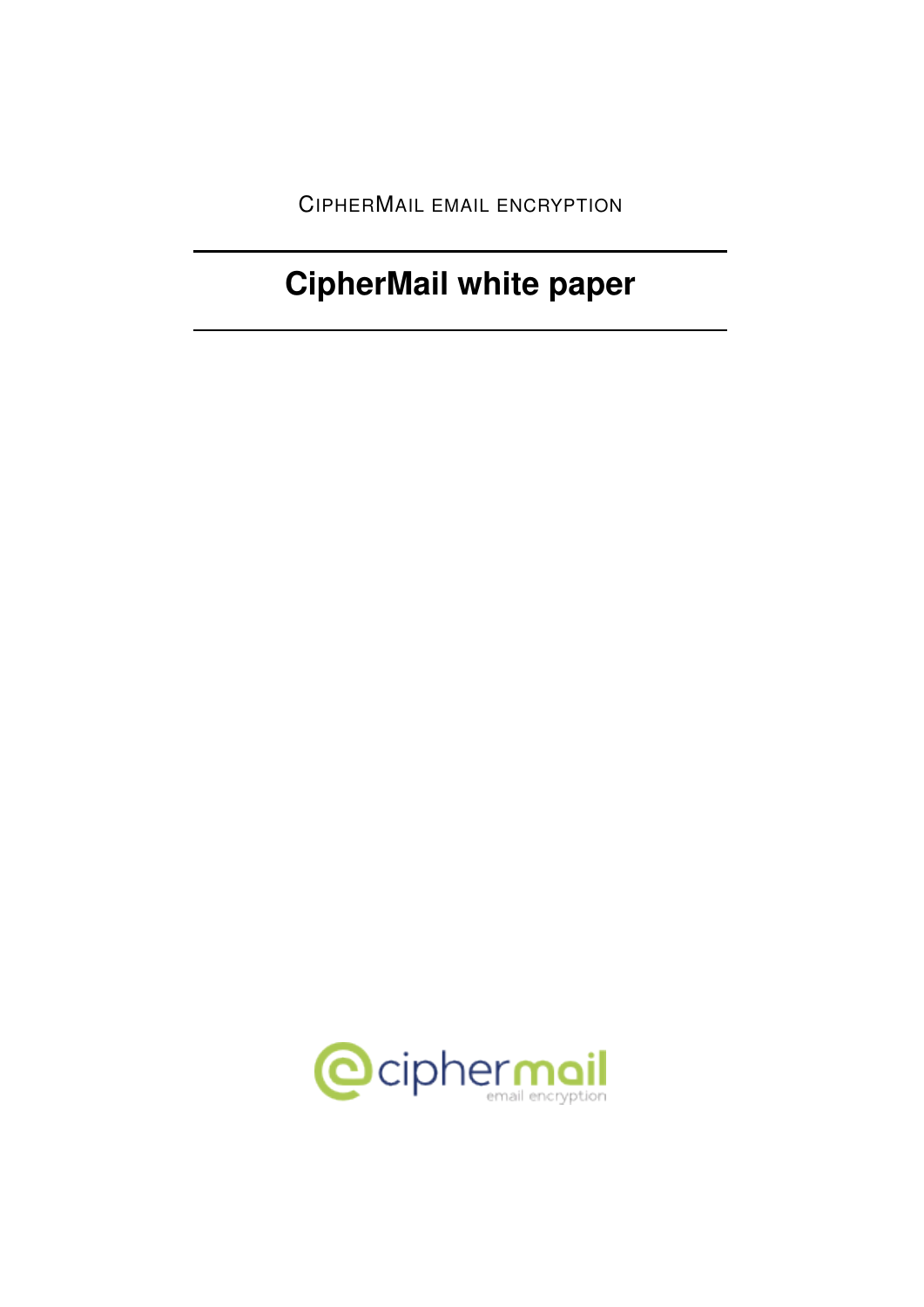Copyright © 2009-2014, ciphermail.com.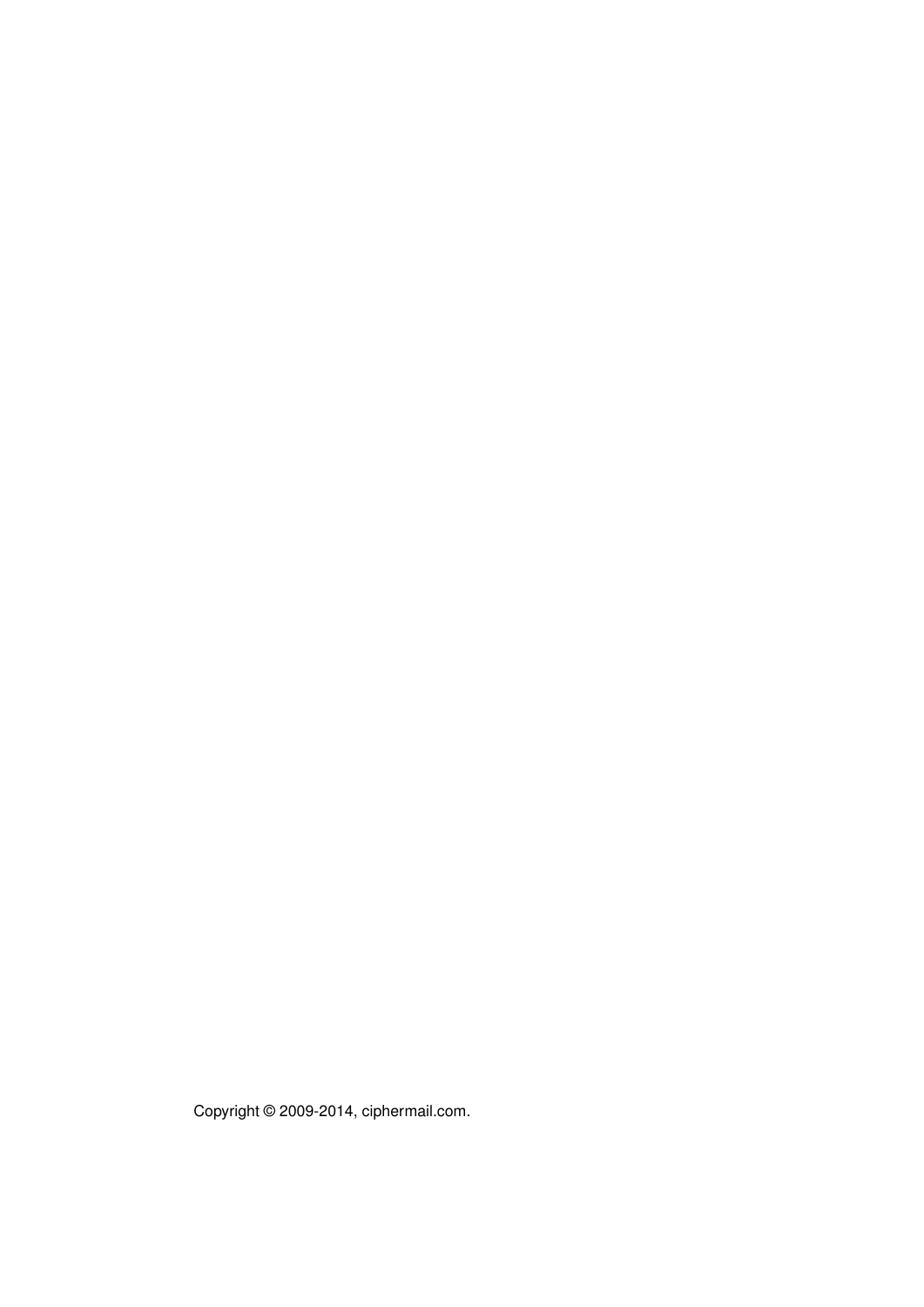## **Introduction**

Most email is sent as plain text. This means that anyone who can intercept email messages, either in transit or at rest, can read the content. Today, companies and governments realize that this is unacceptable. Email needs to be confidential, email needs to be encrypted.

CipherMail's email encryption products will secure your email and protect messages against unauthorized access, both in transit and at rest.

*CipherMail Email Encryption Gateway* is a standards based centrally managed email server (MTA) that encrypts and decrypts your incoming and outgoing email at the gateway level. CipherMail Email Encryption Gateway is compatible with any existing email infrastructure like Microsoft Exchange and Lotus Notes and has support for S/MIME, OpenPGP and PDF encryption. The built-in Data Leak Prevention (DLP) module can be used to prevent certain information to leave the organization via email.

CipherMail can be installed on most Linux and Unix based systems. Installation packages are available for Ubuntu/Debian, Red Hat/CentOS and OpenSUSE. A ready to run virtual appliance for VMware and Hyper-V is available.

*CipherMail for BlackBerry*® is an add-on to the CipherMail Email Encryption Gateway which can be used to send and receive S/MIME digitally signed and encrypted email from a BlackBerry® smartphone.

*CipherMail for Android* is an Android application which can be used with your existing Android mail application to send and receive S/MIME digitally signed and encrypted email with an Android smartphone. CipherMail for Android can be used to encrypt all email on an Android smartphone.

## **CipherMail Email Encryption Gateway**

CipherMail email encryption gateway is a centrally managed email server (MTA) which encrypts and decrypts your incoming and outgoing email. Because CipherMail functions as a general SMTP email server, it is compatible with any existing email infrastructure and can easily be placed before or after existing email servers. CipherMail is typically installed as a "store and forward" server. Email is therefore only temporarily stored until it is forwarded to it's final destination.

## **"CipherMail is compatible with any existing email infrastructure like Microsoft Exchange and Lotus Domino"**

CipherMail currently supports three encryption standards: S/MIME, OpenPGP and PDF encryption. S/MIME and OpenPGP provide authentication, message integrity and non-repudiation and protection against message interception. S/MIME and OpenPGP use public key encryption (PKI) for encryption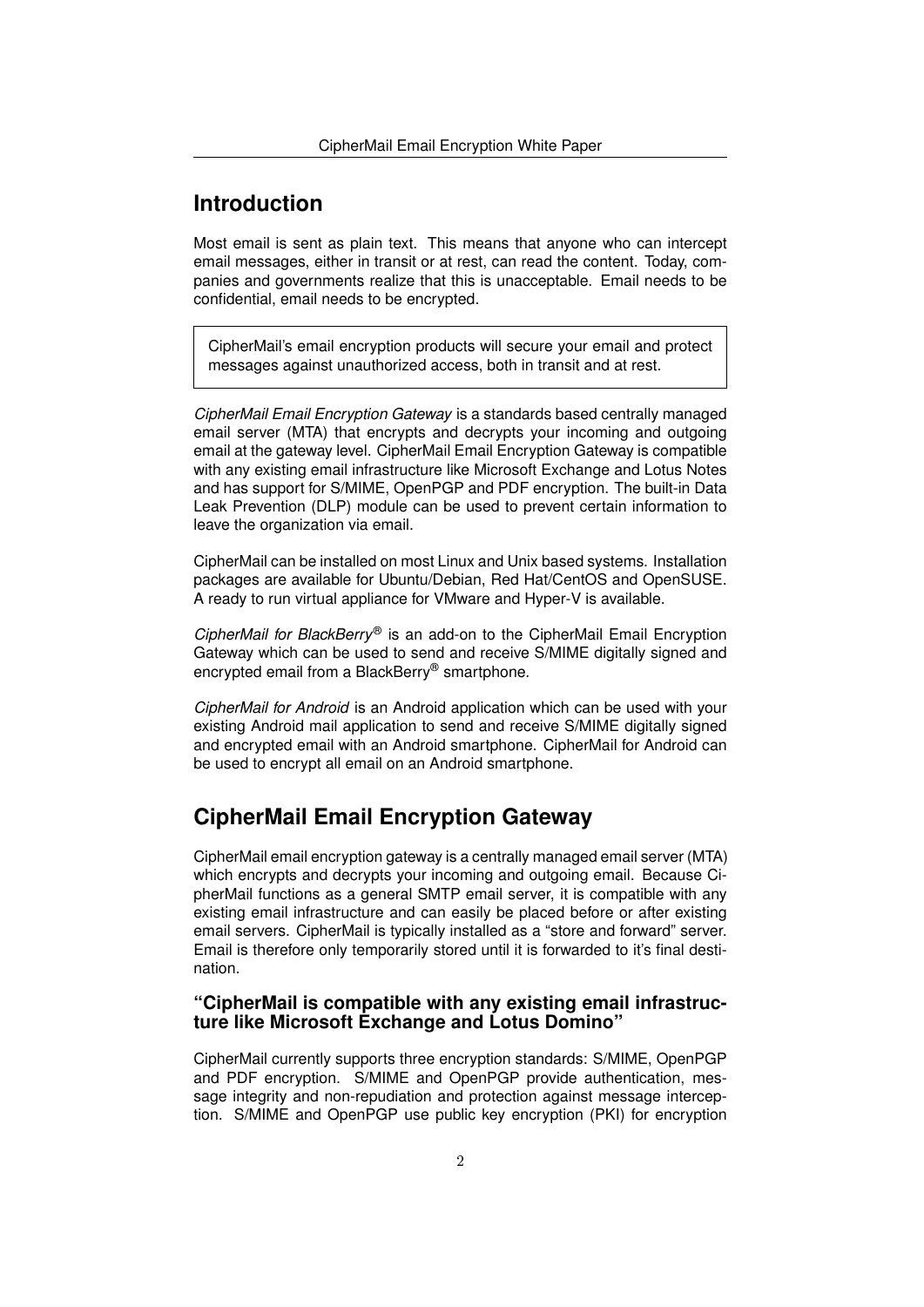and signing. Email that is encrypted and/or digitally signed by CipherMail can be read in Outlook, Thunderbird and other mail clients, provided the user has the proper email certificates installed.

Despite the fact that products like CipherMail makes S/MIME and OpenPGP fairly easy to use, some recipients might find S/MIME or PGP encryption too cumbersome. Especially when you only need to exchange secure email once, or a few times over a longer period, installing an S/MIME certificate or PGP key might be more problematic than it's worth. To accommodate for those situations, we have included a PDF encryption module in CipherMail. You can configure CipherMail to automatically convert outgoing email, including all attachments, to a password encrypted PDF document using standard PDF encryption techniques.

Various password modes are supported: *a*) Encrypt with a pre-defined static password; *b*) Encrypt with a randomly generated password which is then sent by SMS Text to the recipient; *c*) Encrypt with a randomly generated password which is then sent back to the sender by email; or, *d*) Encrypt with a password generated using a One Time Password (OTP) algorithm.

By using a separate channel for sending passwords, PDF encryption is almost as secure as full S/MIME or PGP encryption, provided that the password is long enough to withstand a brute force attack. PDF encryption in CipherMail is intuitive and easy. There is no need to specifically instruct end-users.

CipherMail is compatible with any existing CA server (like EJBCA or Microsoft CA) and with certificates from external commercial and non commercial Certificate Authorities (CAs) like Verisign, Comodo and CACert. Alternatively, CipherMail contains a basic CA server which allows you to create certificates for internal and external users. Certificates can be transported to external recipients in a password protected format. The password can be automatically generated and provided to the recipient as an SMS Text message. Installation of the certificate in the recipients mail client is straightforward. This allows you to setup your own private PKI with external recipients.

## **General features**

- Web based interface.
- Supports virtually unlimited number of users and certificates.
- Sender notification after email encryption.
- Settings can be specified at gateway, domain and user level.
- Automatic backup to remote shares at set intervals.
- Separate back-(encryption engine) and front-end (SOAP API).
- Java, Spring based. Services can be easily replaced and/or extended.
- AGPLv3 licensed (for closed source license or OEM please contact us).
- Packages available for Ubuntu, Debian, RedHat/Centos.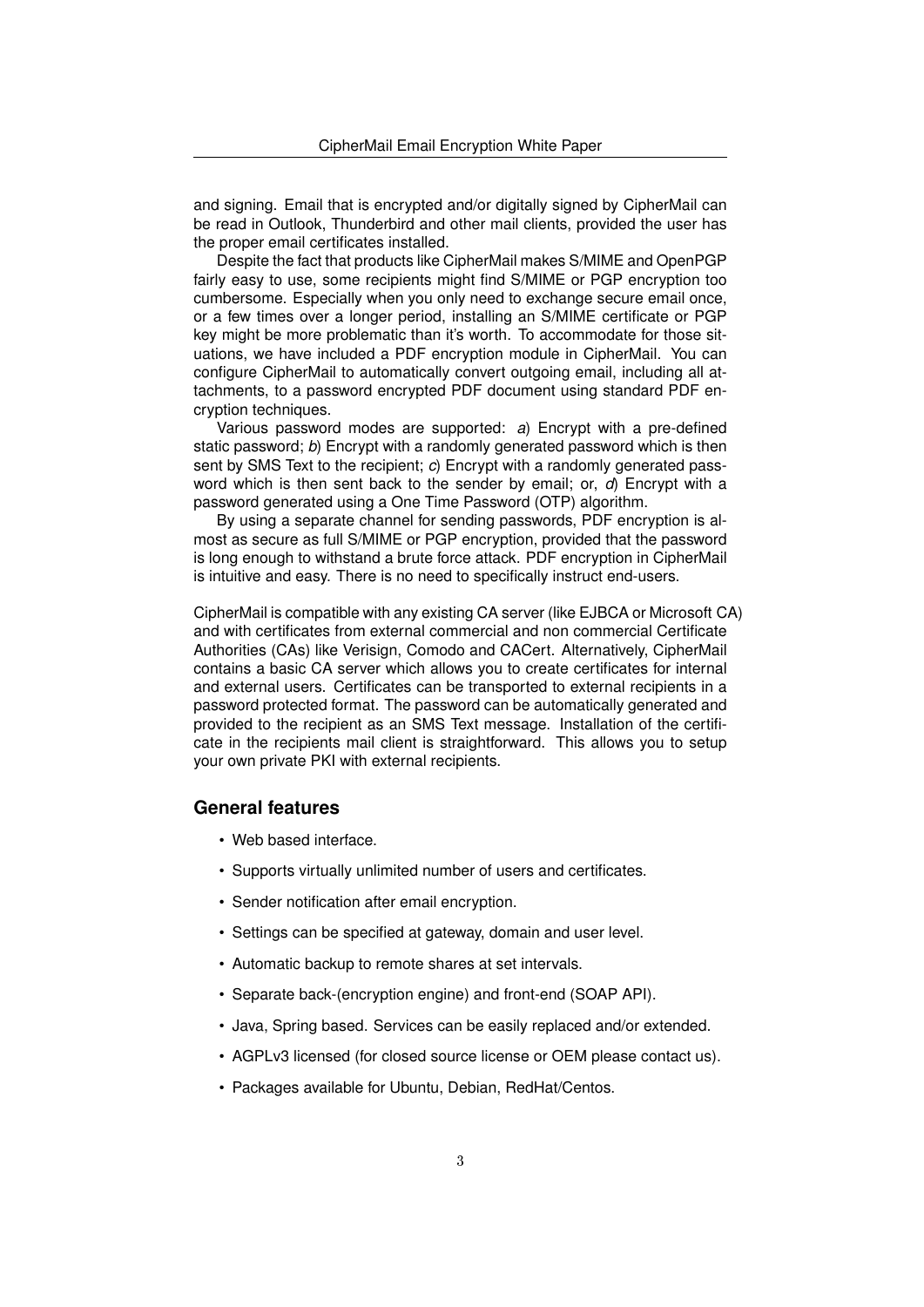- Ready-to-run Virtual Appliance for VMware ESX/ESXi/Workstation/Player and Hyper-V available.
- TAR distribution available for other systems that support Java and Postfix.

## **S/MIME features**

- S/MIME 3.1 (X.509, RFC 3280).
- Built-in CA which can be used to securely issue certificates for internal and external users.
- Automatic and manual certificate selection.
- Domain certificates (encryption to domains with just one certificate).
- Certificates are automatically extracted from incoming email.
- Support for multiple certificates per sender/recipient.
- Validation of signed email.
- Certificate revocation lists (CRLs) are automatically downloaded (LDAP and HTTP).
- Certificate trust lists (CTLs) can be used to black or white-list certificates.
- Compatible with existing S/MIME implementations (Outlook, Lotus Notes, Thunderbird etc.).
- S/MIME support for Blackberry BIS users with Blackberry add-on.
- Optional support for Hardware Security Modules (HSM).
- Integrates with EJBCA and Comodo EPKI.

## **OpenPGP features**

- OpenPGP RFC 4880.
- PGP/INLINE and PGP/MIME (RFC 3156).
- Secret keys can be generated and revoked.
- Keys can be downloaded and uploaded to remote key servers (HKP).
- Domain keys (encryption to certain domains with a domain key).
- Keys can be automatically extracted from incoming email.
- Validation of signed email.
- Optional support for Hardware Security Modules (HSM).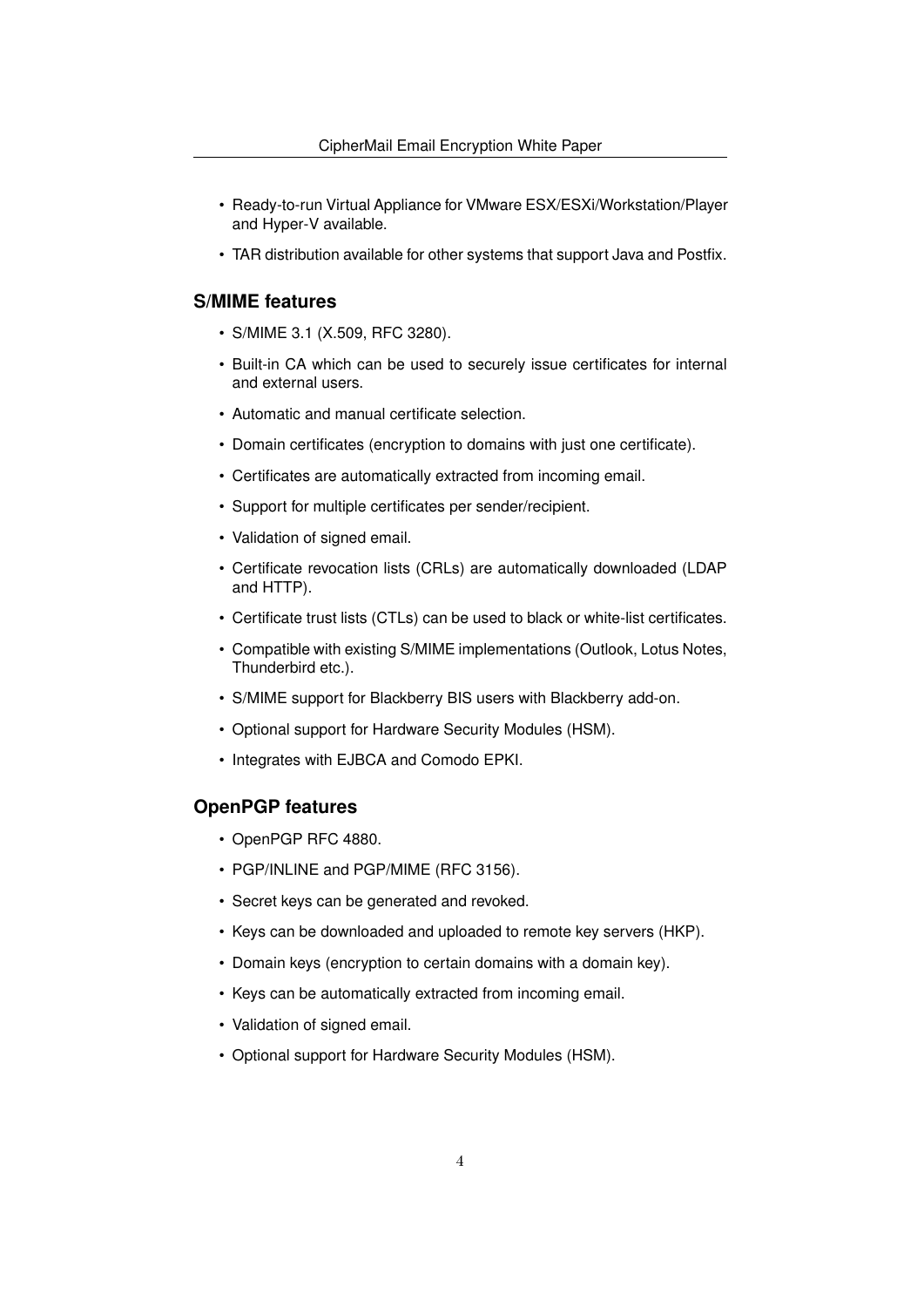## **PDF email encryption features**

- Email is automatically converted to an encrypted PDF (including all attachments).
- PDF is encrypted with AES-128.
- PDF passwords can be automatically generated.
- PDF passwords can be sent by SMS, generated using a One Time Password algorithm, or sent back to sender.
- The recipient can reply using the built-in secure portal.

## **DLP features**

- Outgoing email can be scanned on keywords and regular expressions.
- Keywords and regular expressions can be specified at gateway, domain and user level.
- Messages can be blocked or quarantined when a rule is violated.
- Email encryption can be forced when a rule matches.
- DLP managers will be notified when a rule is violated.
- DLP managers can release quarantined email.
- If allowed, users can manage their own quarantined email.
- Email bodies, attachments and nested attachments of type text, html, xml and other text-based formats are supported (support for pdf, doc, xls, zip etc. will be added to future versions of CipherMail).

# **CipherMail Email Encryption Gateway with content/virus scanner**

Most organizations need to scan all incoming and outgoing email for viruses. A typical setup of an encryption gateway and a virus scanner can be see in figure [1.](#page-5-0)



<span id="page-5-0"></span>Figure 1: Virus scanning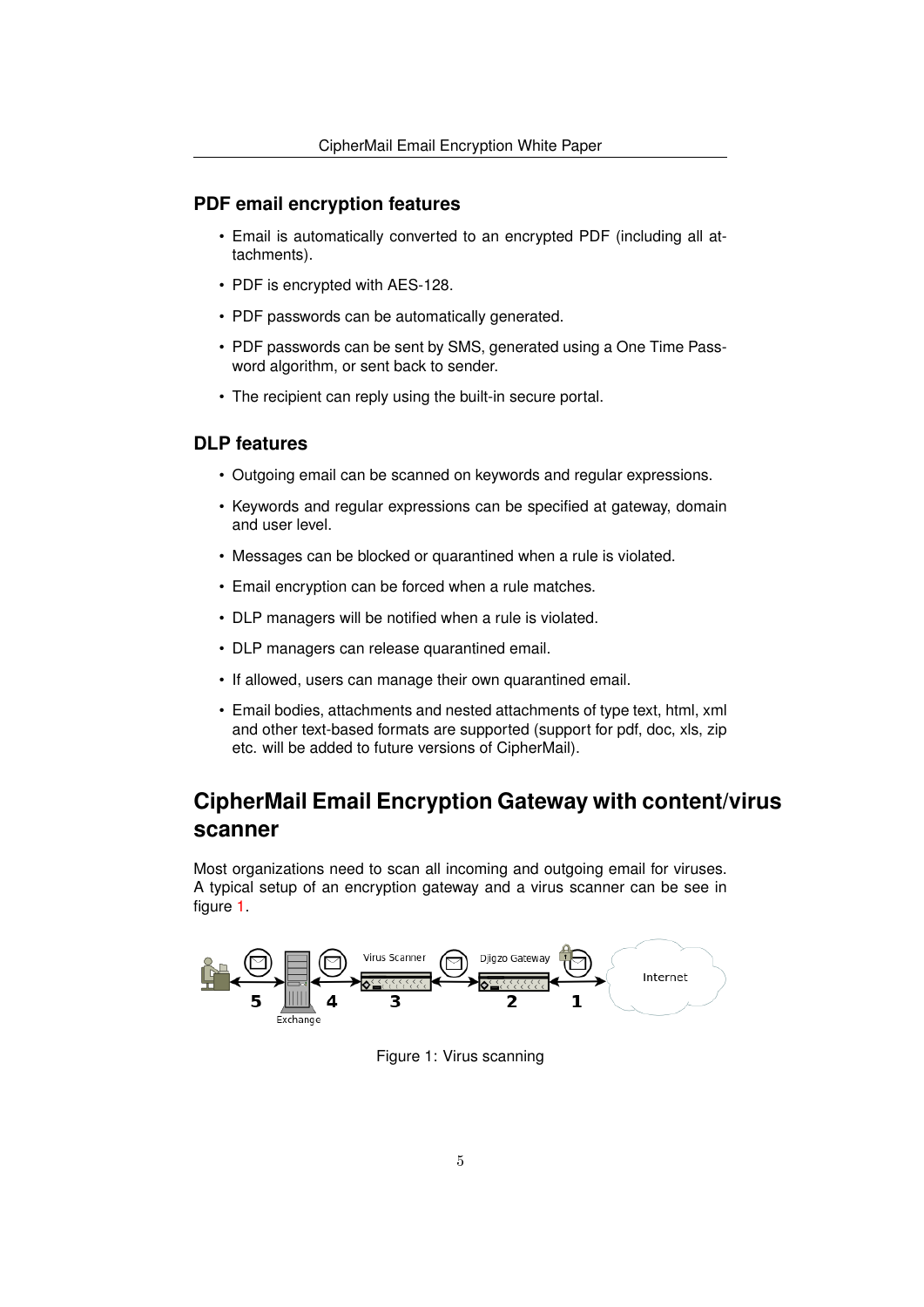#### **CipherMail with virus scanning:**

- 1. S/MIME encrypted message is received from the Internet.
- 2. CipherMail gateway decrypts the message.
- 3. The decrypted message is scanned for viruses.
- 4. After virus scanning the message is forwarded to Exchange.
- 5. User reads the message.

A more advanced setup is required when email must be encrypted on the desktop yet all outgoing email must be virus scanned because of corporate policies. Figure [1](#page-5-0) shows how encrypted outgoing email can be virus scanned.



Figure 2: Virus scanning with desktop encryption

#### **CipherMail with desktop encryption and virus scanning:**

- 1. User encrypts message.
- 2. S/MIME encrypted message is sent to Exchange.
- 3. Exchange sends S/MIME encrypted message to CipherMail gateway.
- 4. CipherMail gateway decrypts the message with the senders private key (the gateway stores a copy of the key) and sends the decrypted message to the virus scanner.
- 5. Virus scanner scans the message and if clean it will be sent back to the CipherMail gateway.
- 6. The CipherMail gateway re-encrypts the message and sends the message to the external recipient.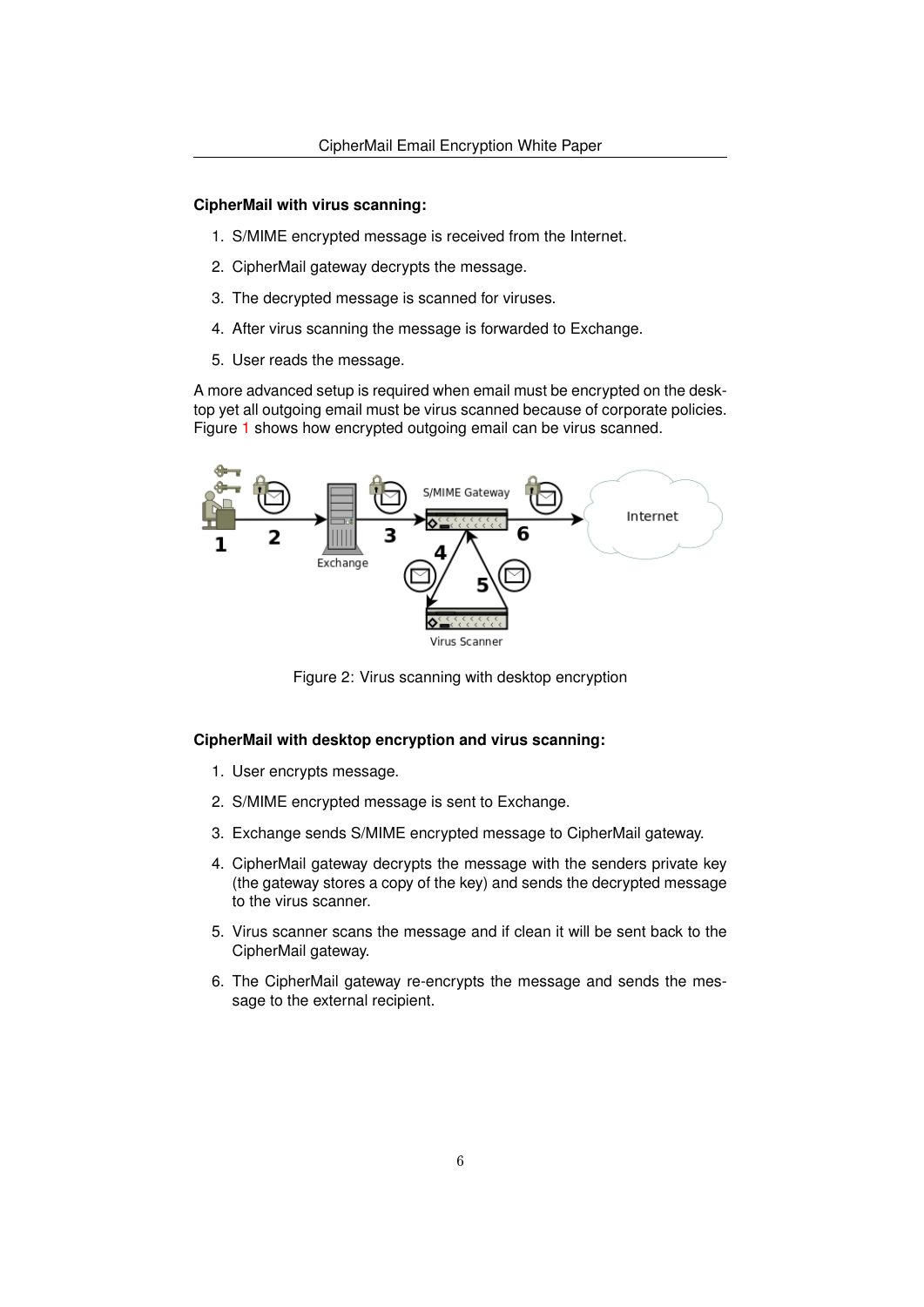| Select encryption certificates for user: martijn@djiqzo.com                                                         |                      |                                       |            |                           |                 |  |  |  |  |
|---------------------------------------------------------------------------------------------------------------------|----------------------|---------------------------------------|------------|---------------------------|-----------------|--|--|--|--|
| additional certificates   create new certificate   Send certificates to martijn@djigzo.com<br>$\blacksquare$ Filter |                      |                                       |            |                           |                 |  |  |  |  |
|                                                                                                                     | Email                | Subject                               |            | <b>Expired Not Before</b> | <b>Not Afte</b> |  |  |  |  |
|                                                                                                                     | martijn@djigzo.com   | EMAILADDRESS=martijn@djigzo.com, CN=p | No         | Oct 16, 2011 Oct 15, 2    |                 |  |  |  |  |
| $\Box$                                                                                                              | domain@djigzo.com    | EMAILADDRESS=domain@djigzo.com, CN=Dj | <b>No</b>  | Oct 16, 2011 Oct 15, 2    |                 |  |  |  |  |
| ✓                                                                                                                   | m.brinkers@gmail.com | EMAILADDRESS=m.brinkers@gmail.com, CN | No         | Oct 16, 2011 Oct 15, 2    |                 |  |  |  |  |
|                                                                                                                     | D                    | CN=test intermediate                  | No         | Oct 16, 2011 Oct 15, 2    |                 |  |  |  |  |
|                                                                                                                     | revoked@djigzo.com   | EMAILADDRESS=revoked@djigzo.com, CN=p | <b>No</b>  | Oct 16, 2011 Oct 15, 2    |                 |  |  |  |  |
|                                                                                                                     | m.brinkers@pobox.com | EMAILADDRESS=m.brinkers@pobox.com, CN | <b>Yes</b> | Oct 3, 2003 Oct 3, 20     |                 |  |  |  |  |
|                                                                                                                     | ca@example.com       | EMAILADDRESS=ca@example.com, CN=MITM  | No         | Nov 1, 2007               | Nov $21.7$      |  |  |  |  |
|                                                                                                                     | martijn@djigzo.com   | EMAILADDRESS=martijn@djigzo.com, CN=p | <b>No</b>  | Oct 16, 2011 Oct 15, 2    |                 |  |  |  |  |
|                                                                                                                     |                      |                                       |            |                           |                 |  |  |  |  |

<span id="page-7-0"></span>Figure 3: Select encryption certificates

## **S/MIME**

S/MIME is based on *Public Key Infrastructure* (PKI) and uses X.509 certificates. Public Key Infrastructure is a technology which can be used to securely exchange information over insecure networks using public key cryptography. PKI uses X.509 certificates to bind a public key to an identity. The main advantage of PKI is that there is no need to directly trust everyone involved because trust can be inferred.

## **"S/MIME is supported by most email clients."**

S/MIME uses a hierarchical trust model. Most email clients, like Outlook and Lotus Notes, support S/MIME out of the box. If required, CipherMail will automatically select the correct certificates for signing and encryption based on strict PKI rules. Only certificates that are valid (i.e., trusted, not expired, not revoked) are automatically used (see figure [3\)](#page-7-0)

# **PDF encryption**

PDF encryption can be used as a light-weight alternative to S/MIME encryption. PDF allows you to decrypt and read encrypted PDF documents. The basic idea of CipherMail PDF email encryption is that the complete message, including all attachments, sent by a user is converted to a password encrypted PDF document<sup>1</sup>. A standard message, with the encrypted PDF attached, is then sent to the recipient. The recipient can open the PDF by entering the password.

Various password modes are supported: *a*) Encrypt with a pre-defined static

<sup>&</sup>lt;sup>1</sup>The PDF is encrypted with AES-128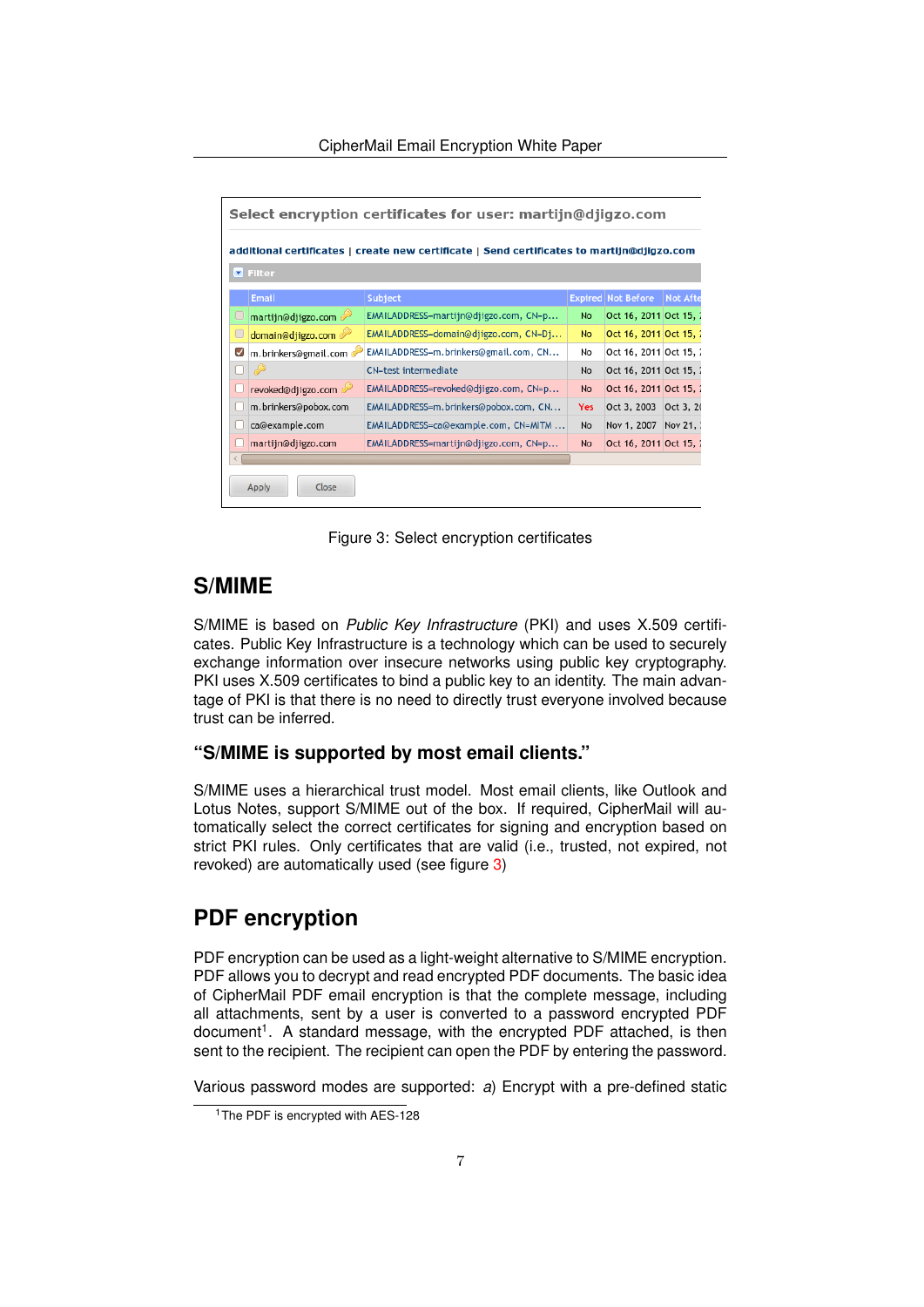password; *b*) Encrypt with a randomly generated password which is then sent by SMS Text to the recipient; *c*) Encrypt with a randomly generated password which is then sent back to the sender by email; or, *d*) Encrypt with a password generated using a One Time Password (OTP) algorithm.

## **"PDF encryption in CipherMail is intuitive and easy. There's no need to specifically instruct end-users."**

A PDF encrypted message looks similar to figure [4.](#page-8-0) All email clients, including webmail like Gmail, Hotmail etc. are supported. The message contains a general message which is based on a configurable template. The encrypted PDF is attached to the message. The PDF can be opened with any PDF reader.

| <u>« Back to Inbox  </u>                                                                                                              | Archive | Report spam | Delete | Move to $\mathbf v$ | Labels $\blacktriangledown$ |  |  |  |
|---------------------------------------------------------------------------------------------------------------------------------------|---------|-------------|--------|---------------------|-----------------------------|--|--|--|
| test encrypted pdf lnbox   X                                                                                                          |         |             |        |                     |                             |  |  |  |
| tk<br><b>Martijn Brinkers to me</b>                                                                                                   |         |             |        |                     |                             |  |  |  |
| Hi.                                                                                                                                   |         |             |        |                     |                             |  |  |  |
| This message contains a password encrypted pdf file. Opening the pdf<br>file requires that you enter the password sent to you by SMS. |         |             |        |                     |                             |  |  |  |
| The SMS containing the password can be identified by the following code:                                                              |         |             |        |                     |                             |  |  |  |
|                                                                                                                                       | 1593402 |             |        |                     |                             |  |  |  |
| Best regards,                                                                                                                         |         |             |        |                     |                             |  |  |  |
| Martijn Brinkers                                                                                                                      |         |             |        |                     |                             |  |  |  |
| encrypted.pdf<br>3K View Download<br>↑ Reply <>> Reply Reply to all → Forward                                                         |         |             |        |                     |                             |  |  |  |
|                                                                                                                                       |         |             |        |                     |                             |  |  |  |

<span id="page-8-0"></span>Figure 4: Message with encrypted PDF

After decryption, the PDF will be opened by the default PDF reader. The PDF will be shown as an email message. All attachments can be accessed from the attachment pane (see figure [5\)](#page-9-0). The recipient can securely reply to the encrypted PDF by clicking the reply link in the PDF.

## **Data Leak Prevention**

Data Leak Prevention (DLP) is a feature that prevents certain information to leave the organization via email. What information this is, is defined in the configuration of the DLP system. Typically, it includes credit card numbers, bank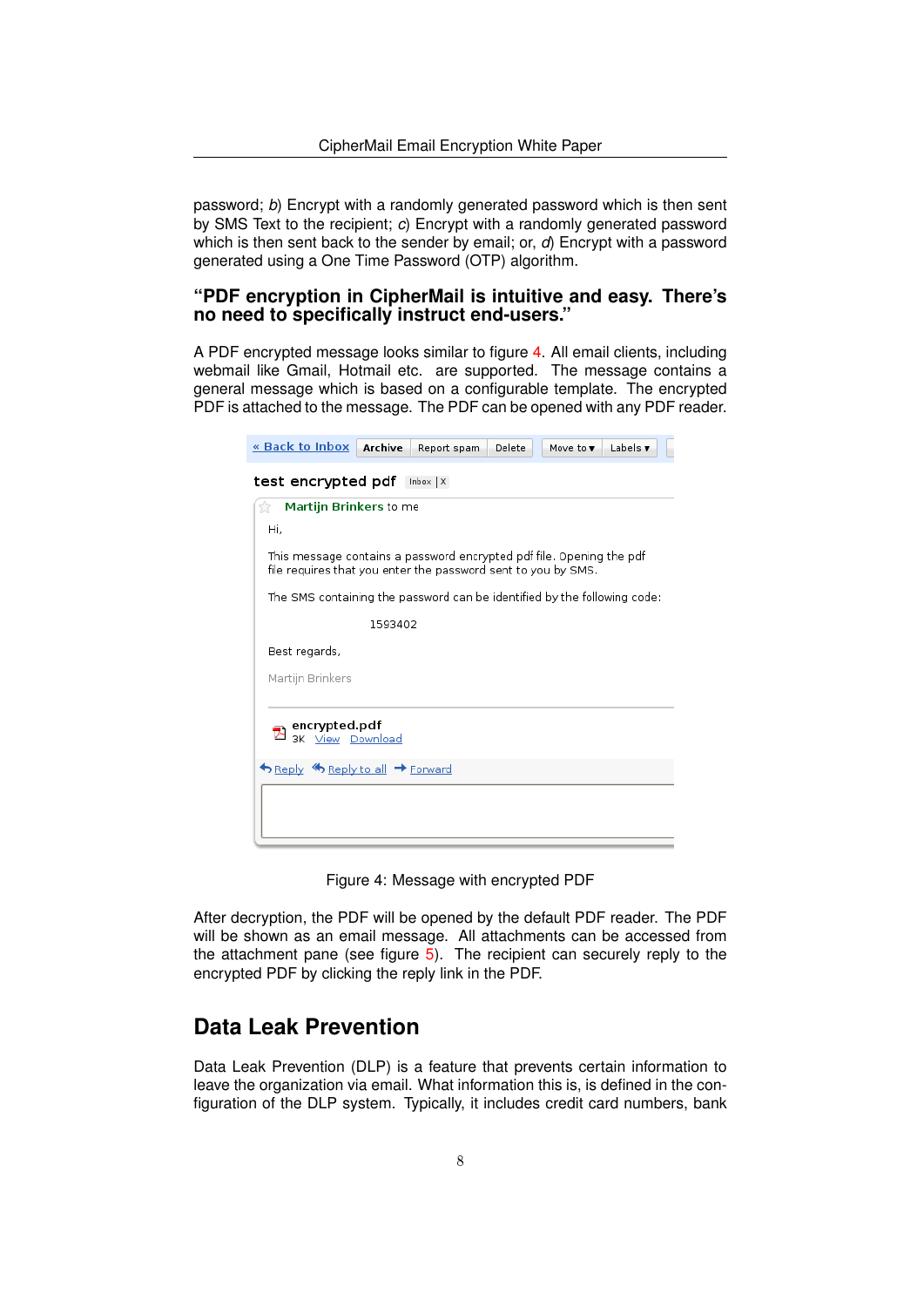

<span id="page-9-0"></span>Figure 5: PDF decrypted message. Attachments can opened from the attachment pane. The recipient can securely reply by clicking the *Reply* link.

account numbers, excessive amounts of email addresses or other personal information in one email message, etc. DLP is implemented as a filter on outgoing email. DLP can be a separate system or product, or it can be integrated with another email related product or system. CipherMail has integrated DLP with our Email Encryption Gateway.

DLP can monitor email at various levels:

- email body content
- email headers
- email attachments of various types
- nested attachments of various types

CipherMail DLP currently filters email bodies, attachments and nested attachements of type text, html, xml and other text-based formats. Filtering attachments of type pdf, doc, xls etc. will be part of a future offering of CipherMail DLP.

Configuring DLP is done via the CipherMail Web GUI. You can specify keywords and sentences that outgoing email messages should not contain. More elaborate filtering is achieved via *regular expressions*, a specification format that allows you to specify virtually any combination of characters, words or sentences that should be filtered. Sample regular expression configuration files can be downloaded from our web site.

DLP can be configured on three levels, similar to how encryption is configured: at gateway level, at domain level and at individual user level. The latter is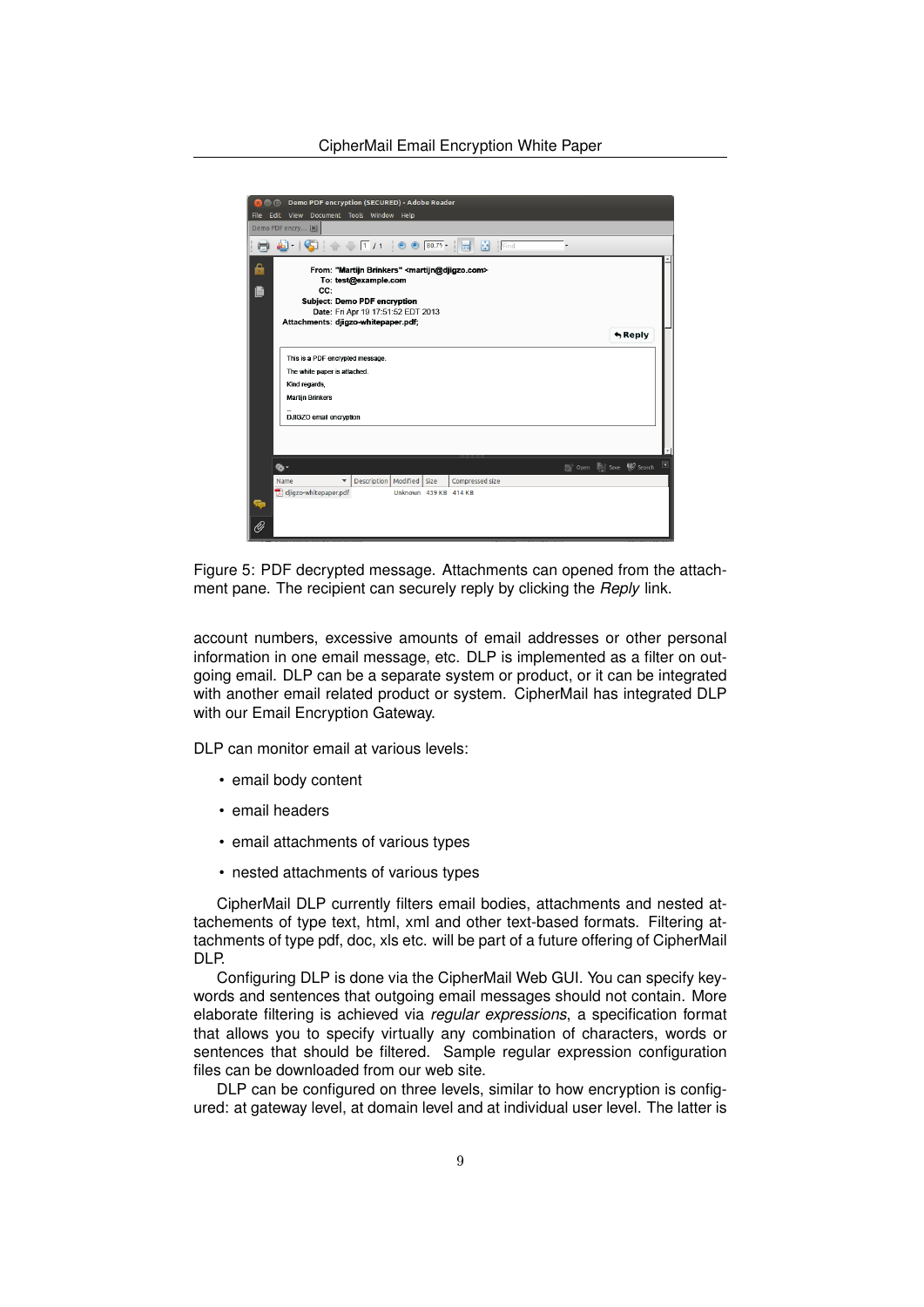useful in specific cases where some users can send out information via email that other users cannot.

If a policy is violated, the gateway can send a notification message to the sender of the message and/or to the DLP managers. If a message has been quarantined and the sender or one the DLP managers clicks on the link from the quarantine notification message, the quarantine email information page will be opened in the web browser (see figure [6\)](#page-10-0). Depending on the authorizations of the sender, the sender can download, release or delete the quarantined message.

|                          |                                                                                                                                                                                                                                                               |                               |                 |               | en                 |  |  |  |  |
|--------------------------|---------------------------------------------------------------------------------------------------------------------------------------------------------------------------------------------------------------------------------------------------------------|-------------------------------|-----------------|---------------|--------------------|--|--|--|--|
|                          |                                                                                                                                                                                                                                                               | <b>Quarantined email info</b> |                 |               | <b>@ciphermail</b> |  |  |  |  |
| <b>Policy violations</b> | $Id: 139239962648936$ ypg6fa2yhomwpb3bnsl46e4fy<br>Message-ID: <20140216124821.850031760405@host.example.com><br><b>Subject:</b> my CC<br><b>From:</b> test@example.com<br><b>Sender:</b> test@example.com<br><b>Recipients:</b> info@ciphermail.com<br>Info: |                               |                 |               |                    |  |  |  |  |
| Policy Rule              |                                                                                                                                                                                                                                                               | <b>Match</b>                  | <b>Priority</b> |               |                    |  |  |  |  |
|                          | <b>RegExp Amex CC</b>                                                                                                                                                                                                                                         |                               | Quarantine      |               |                    |  |  |  |  |
| download                 | release                                                                                                                                                                                                                                                       | release encrypted             |                 | release as-is | delete             |  |  |  |  |

<span id="page-10-0"></span>Figure 6: Quarantined email

## **CipherMail for BlackBerry**

The BlackBerry® smartphone is the most secure generally available smartphone on the market. All communication between a BlackBerry Enterprise Server (BES) and a BlackBerry smartphone is encrypted with 3DES or AES. For added security the S/MIME support package can be installed allowing email to be digitally signed and encrypted using digital certificates. BlackBerry Internet Service (BIS) users however, do not have the same level of protection that BES users have.

## **"With CipherMail for BlackBerry, all email on the BlackBerry is S/MIME encrypted."**

Even though all communication between the carriers BIS and a BlackBerry smartphone is encrypted, data from the carriers BIS to the Internet is not.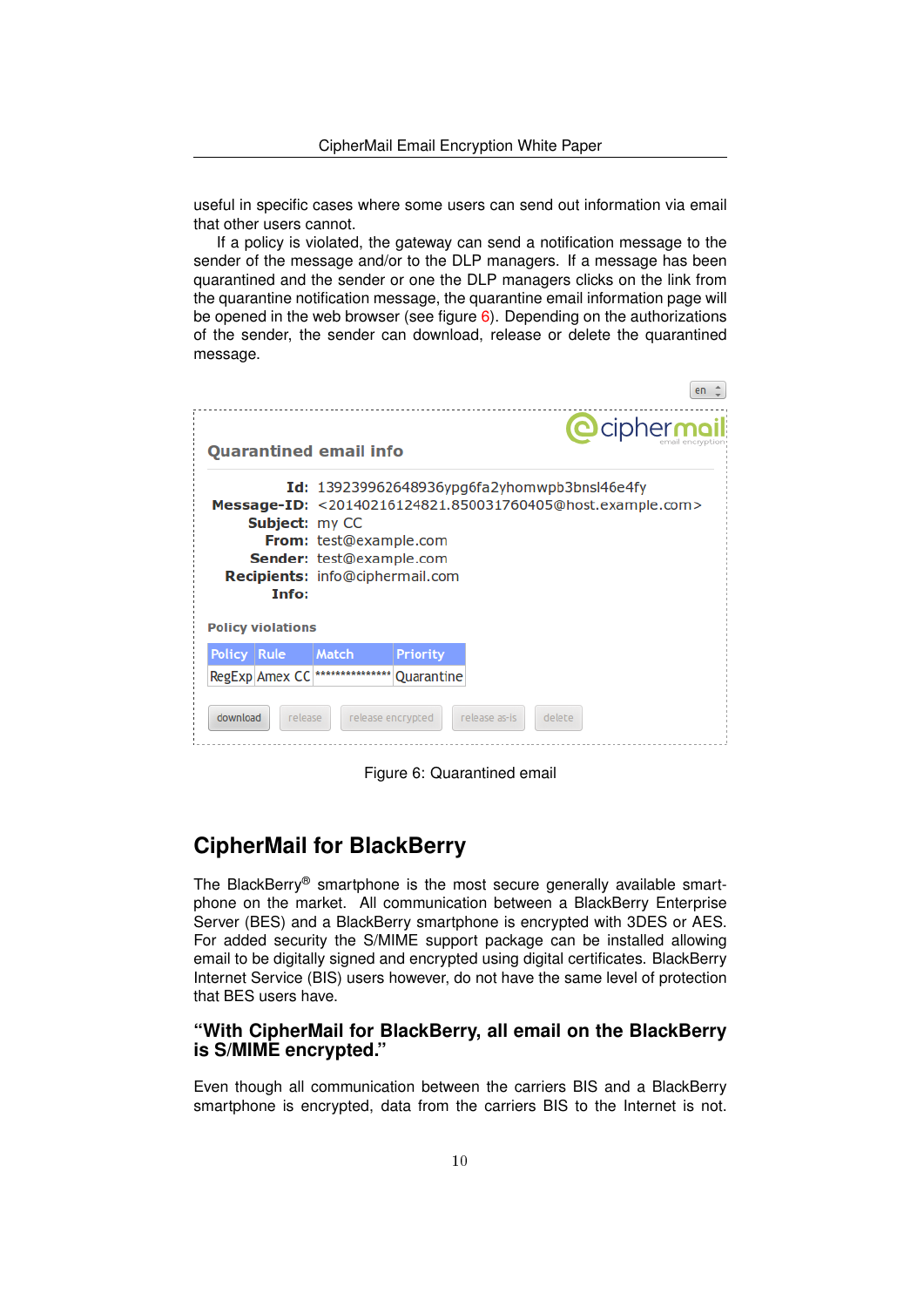Email sent to and from a BlackBerry smartphone goes without any protection and can potentially be intercepted and/or modified by any intermediate gateway. It is unfortunate that even though the BlackBerry smartphone has built-in functionality to handle S/MIME encrypted email, the S/MIME support package is not supported by BIS.

CipherMail for BlackBerry is an add-on to the CipherMail Email Encryption Gateway which can be used to send and receive S/MIME digitally signed and encrypted email from a BlackBerry smartphone. CipherMail for BlackBerry is used in combination with the CipherMail Email Encryption Gateway. CipherMail for BlackBerry integrates with the built-in BlackBerry mail application.

#### **Features**

- S/MIME encryption and digital signing using X.509 certificates.
- Compatible with BIS.
- Is compatible with existing S/MIME clients (like Outlook and Lotus Notes).
- Message body and attachments are encrypted.
- HTML email support.
- Uses BlackBerry encryption functionality (3DES, AES, X.509, S/MIME).
- Uses the BlackBerry built-in key and certificate store.
- Is compatible with the BlackBerry smart card reader.
- Encrypted messages sent from BlackBerry smartphone are securely relayed by the CipherMail gateway via an encrypted S/MIME tunnel.
- Because email is relayed by the CipherMail gateway, email sent from the BlackBerry can be easily archived using any existing email archiving functionality.
- Messages are stored on the BlackBerry smartphone in encrypted form.
- Because email is relayed by the CipherMail gateway, all email originates from the companies IP range. This is especially useful when the companies domains have SPF records setup.

## **CipherMail for Android**

CipherMail for Android is an Android application which can be used with your existing Android mail application to send and receive S/MIME digitally

#### **"CipherMail for Android can be used to encrypt all Gmail email."**

signed and encrypted email with an Android smartphone. CipherMail for Android can be used to encrypt all email on an Android smartphone.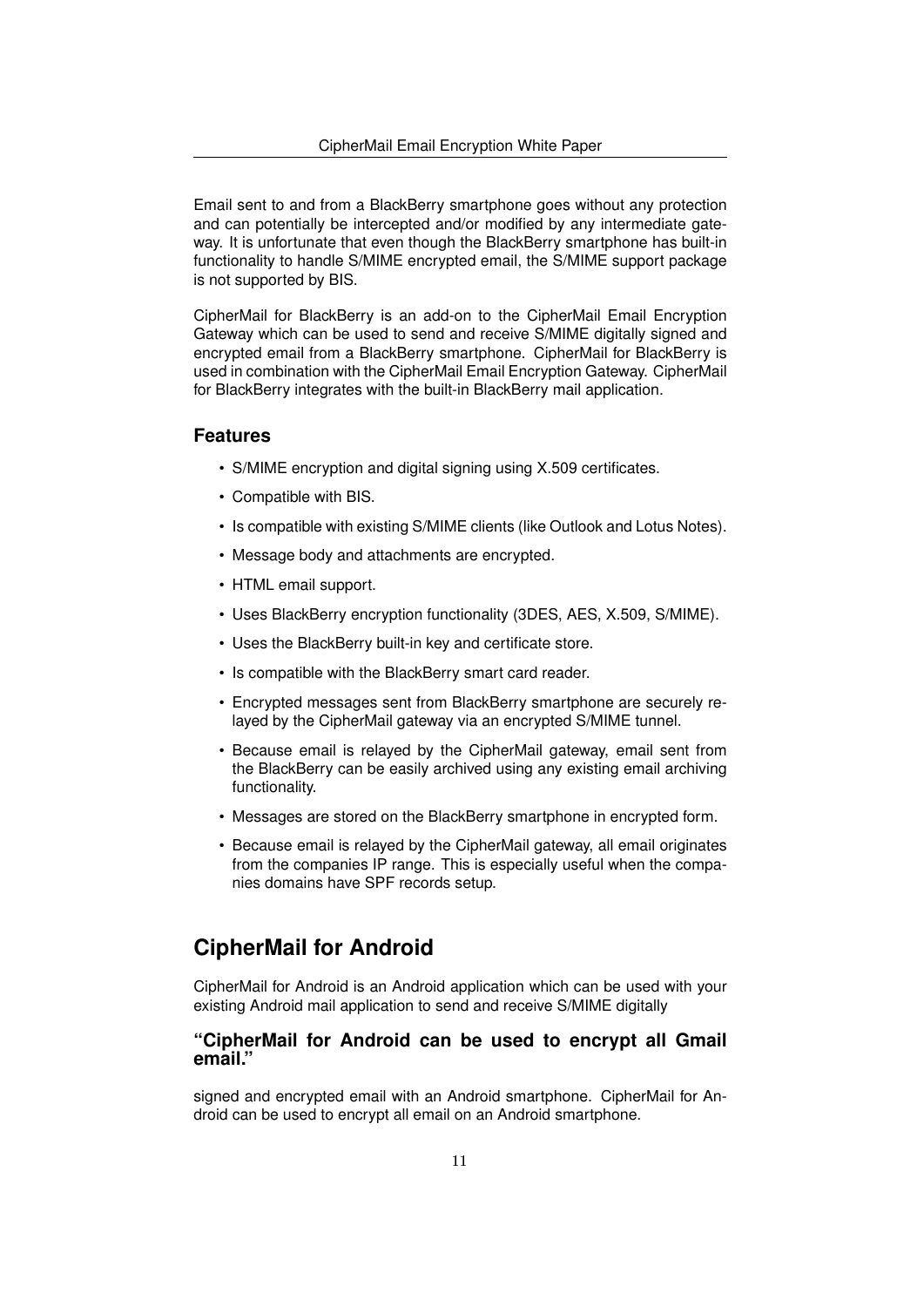

Figure 7: BlackBerry S/MIME encrypted HTML message.

**Features:** CipherMail for Android has the following features:

- Encryption and digital signing with S/MIME 3.1 (X.509, RFC 3280).
- Can be used with the Android Gmail application.
- Compatible with existing S/MIME clients (like Outlook, Lotus Notes, Thunderbird etc.)
- Message body and attachments are encrypted.
- HTML email support.
- Certificates are automatically extracted from incoming email.
- Certificate revocation lists (CRLs) are automatically downloaded (LDAP and HTTP).
- Certificate trust lists (CTLs) can be used to black or white-list certificates.
- External LDAP servers can be queried for new certificates.
- Can generate self-signed certificates for a "private-PKI".